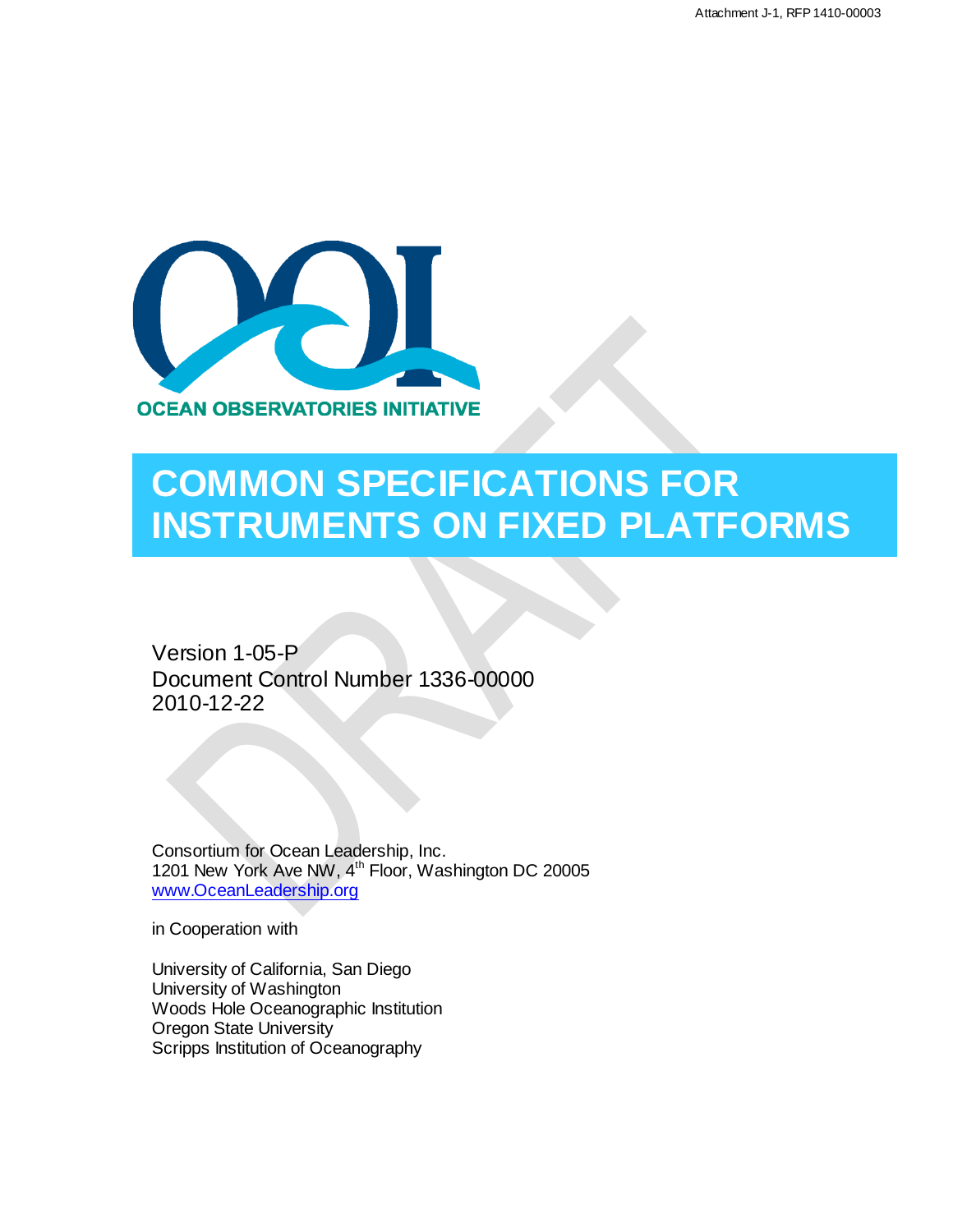#### **Document Control Sheet**

| Version   Description   |
|-------------------------|
| 1-05-P   Public Version |

Note: This document has been edited to remove information that is considered confidential and/or sensitive to ongoing or future financial negotiations for OOI procurements. Information removed has been replaced by the insertion of "[redacted]".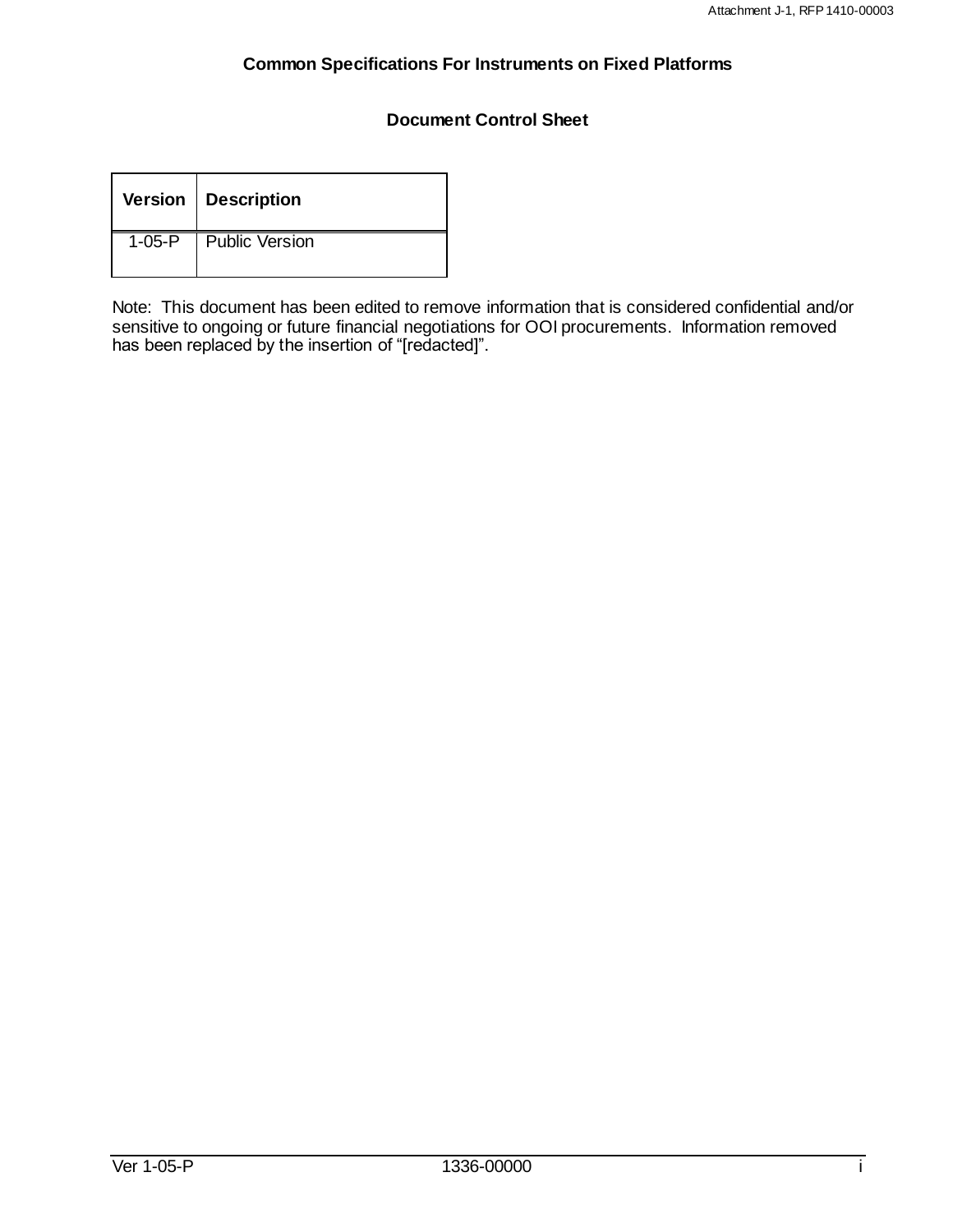# **Signature Page**

This document has been reviewed and approved for release to Configuration Management. OOI Senior Systems Engineer: 41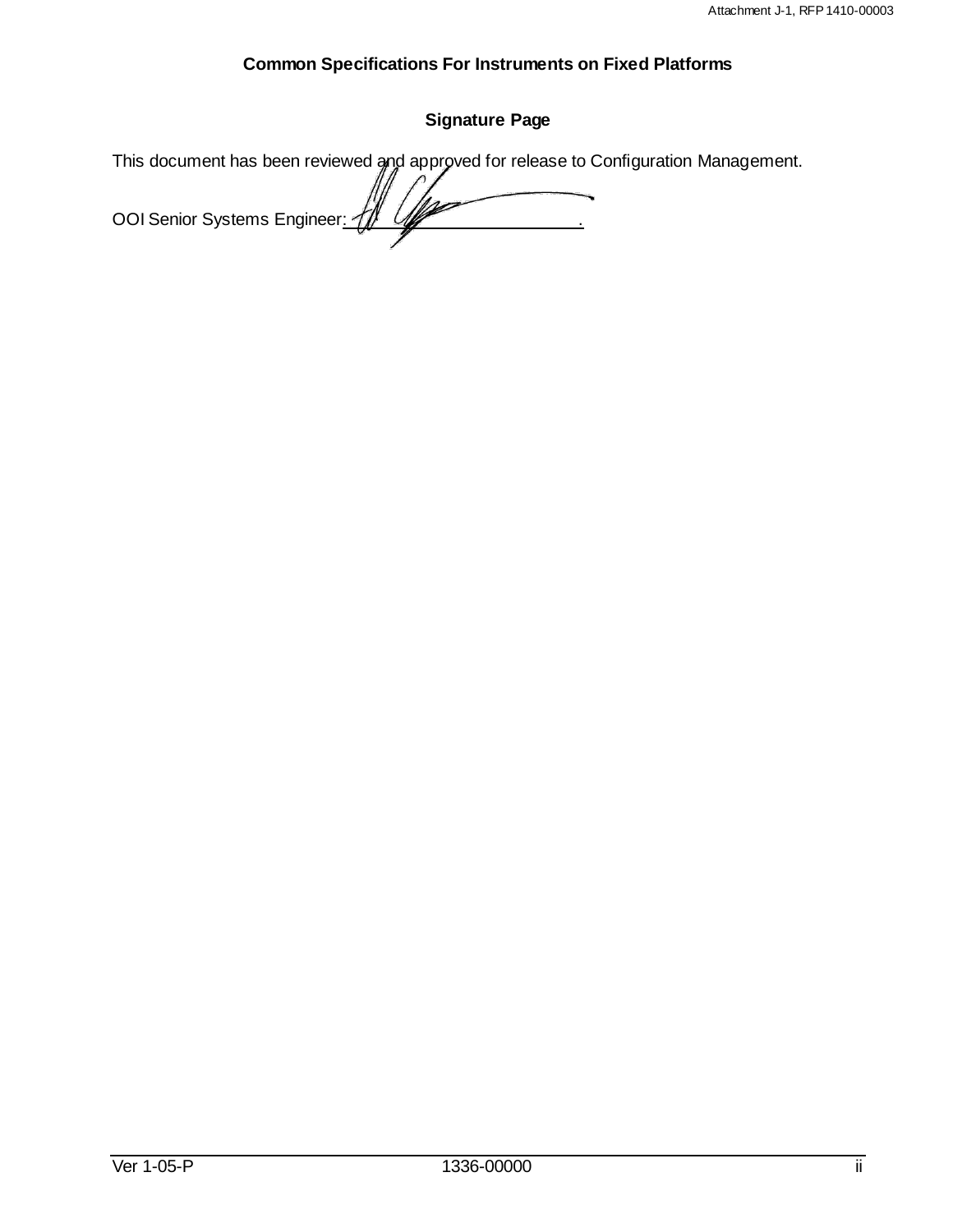# **Table of Contents**

| 1           |        | General |  |
|-------------|--------|---------|--|
|             | 1.1    |         |  |
|             | 1.2    |         |  |
|             | 1.3    |         |  |
|             | 1.3.1  |         |  |
|             | 1.3.2  |         |  |
|             | 1.4    |         |  |
|             | 1.4.1  |         |  |
|             | 1.4.2  |         |  |
| $2^{\circ}$ |        |         |  |
|             | 2.1    |         |  |
|             | 2.2    |         |  |
|             | 2.2.1  |         |  |
|             | 2.2.2  |         |  |
|             | 2.2.3  |         |  |
|             | 2.2.4  |         |  |
|             | 2.2.5  |         |  |
|             | 2.2.6  |         |  |
|             | 2.3    |         |  |
|             | 2.3.1  |         |  |
|             | 2.3.2  |         |  |
|             | 2.3.3  |         |  |
|             | 2.4    |         |  |
|             | 2.4.1  |         |  |
|             | 2.4.2  |         |  |
|             | 2.4.3  |         |  |
|             | 2.4.4  |         |  |
|             | 2.4.5  |         |  |
|             | 2.4.6  |         |  |
|             | 2.4.7  |         |  |
|             | 2.4.8  |         |  |
|             | 2.5    |         |  |
|             | 2.5.1  |         |  |
|             | 2.6    |         |  |
|             | 2.7    |         |  |
|             | 2.7.1  |         |  |
|             | 2.7.2  |         |  |
|             | 2.7.3  |         |  |
|             | 2.8    |         |  |
|             | 2.8.1  |         |  |
|             | 2.8.2  |         |  |
|             | 2.8.3  |         |  |
|             | 2.9    |         |  |
|             | 2.10   |         |  |
|             | 2.10.1 |         |  |
|             | 2.10.2 |         |  |
|             | 2.10.3 |         |  |
|             | 2.11   |         |  |
|             | 2.11.1 |         |  |
|             | 2.12   |         |  |
|             |        |         |  |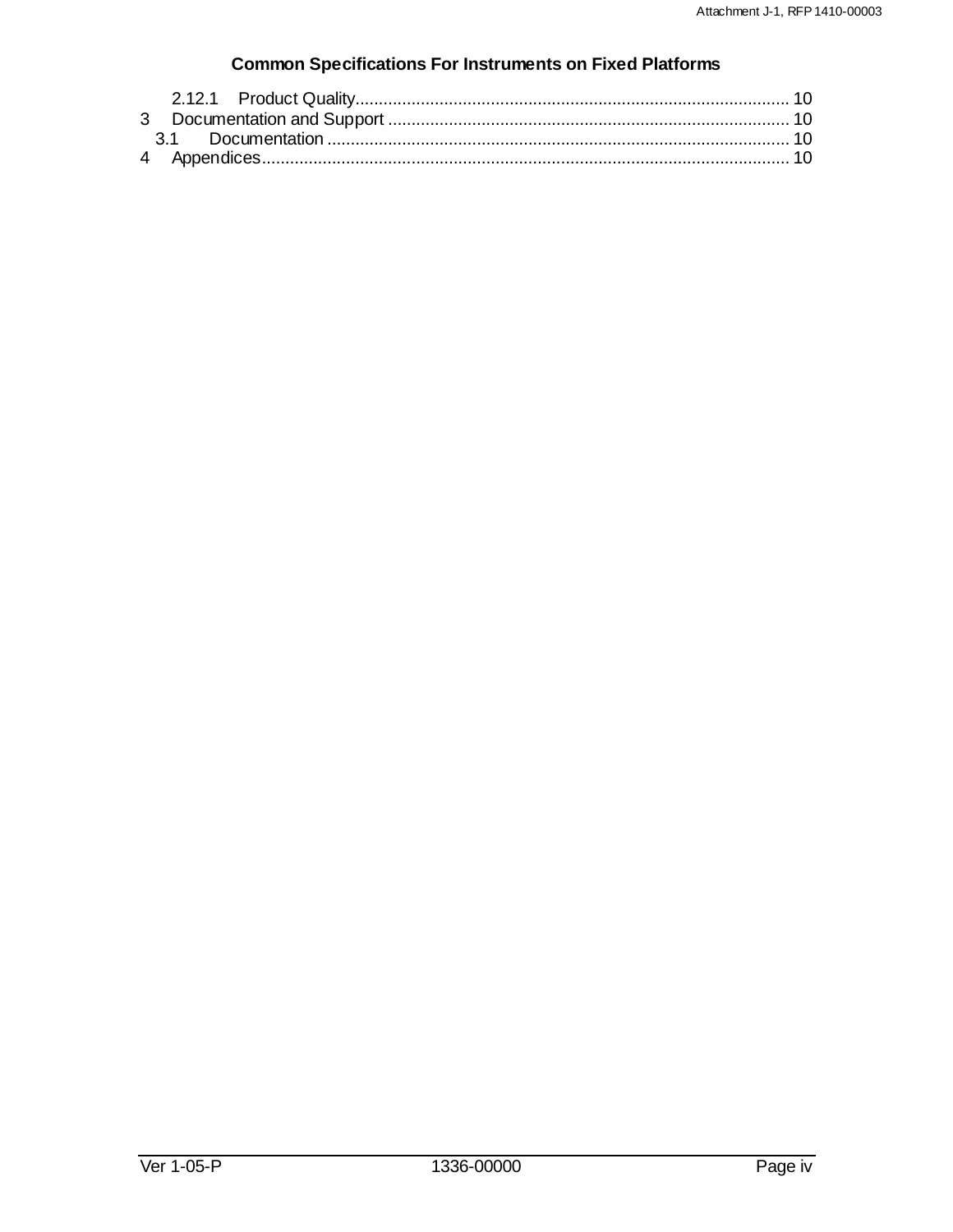#### <span id="page-5-0"></span>**1 General**

#### <span id="page-5-1"></span>1.1 Ocean Observatories Initiative (OOI) Overview

Although the ocean is central to the habitability of our planet, it is largely unexplored. Biological, chemical, physical, and geological processes interact in complex ways in the ocean, at the seafloor, and at the air-sea interface. Our ability to learn more about these processes is severely limited by technical infrastructure, and developing a more fundamental scientific understanding of these relationships requires new and transformational approaches to ocean observation and experimentation.

The Ocean Observatories Initiative (OOI) will lay the foundation for future ocean science observations. OOI will enable powerful new scientific approaches by transforming the community"s focus from expedition-based data gathering to persistent, controllable observations from a suite of interconnected sensors. The OOI's networked sensor grid will collect ocean and seafloor data at high sampling rates over years to decades. Researchers will make simultaneous, interdisciplinary measurements to investigate a spectrum of phenomena including episodic, short-lived events (tectonic, volcanic, oceanographic, biological, and meteorological), and more subtle, longer-term changes and emergent phenomena in ocean systems (circulation patterns, climate change, ocean acidity, and ecosystem trends).

The OOI will enable multiple scales of marine observations that are integrated into one observing system via common design elements and an overarching, interactive cyberinfrastructure. Coastal-scale assets of the OOI will expand existing observations off both U.S. coasts, creating focused, configurable observing regions. Regional cabled observing platforms will "wire" a single region in the Northeast Pacific Ocean with a high speed optical and high power grid. Global components address planetary-scale changes via moored open-ocean buoys linked to shore via satellite. Through a unifying cyberinfrastructure, researchers will control sampling strategies of experiments deployed on one part of the system in response to remote detection of events by other parts of the system.

A more detailed discussion of the Oceans Observatories Initiative can be found in the OOI Final Network Design.

<span id="page-5-2"></span>1.2 Document Scope and Purpose

This document contains the common specifications applicable to instruments integrated with fixed platforms. Fixed platforms for the OOI include buoys, cabled and uncabled moorings, and seafloor packages. The unique specifications for each particular instrument are contained in separate instrument specifications documents. In case of conflicting specifications between documents, the unique instrument specifications shall have precedence. Contractual terms and other non-technical information are not part of this document.

#### <span id="page-5-3"></span>1.3 Documents

#### <span id="page-5-4"></span>1.3.1 Informational

The documents listed in this section are for informational purposes only and may not have been referenced in this specification.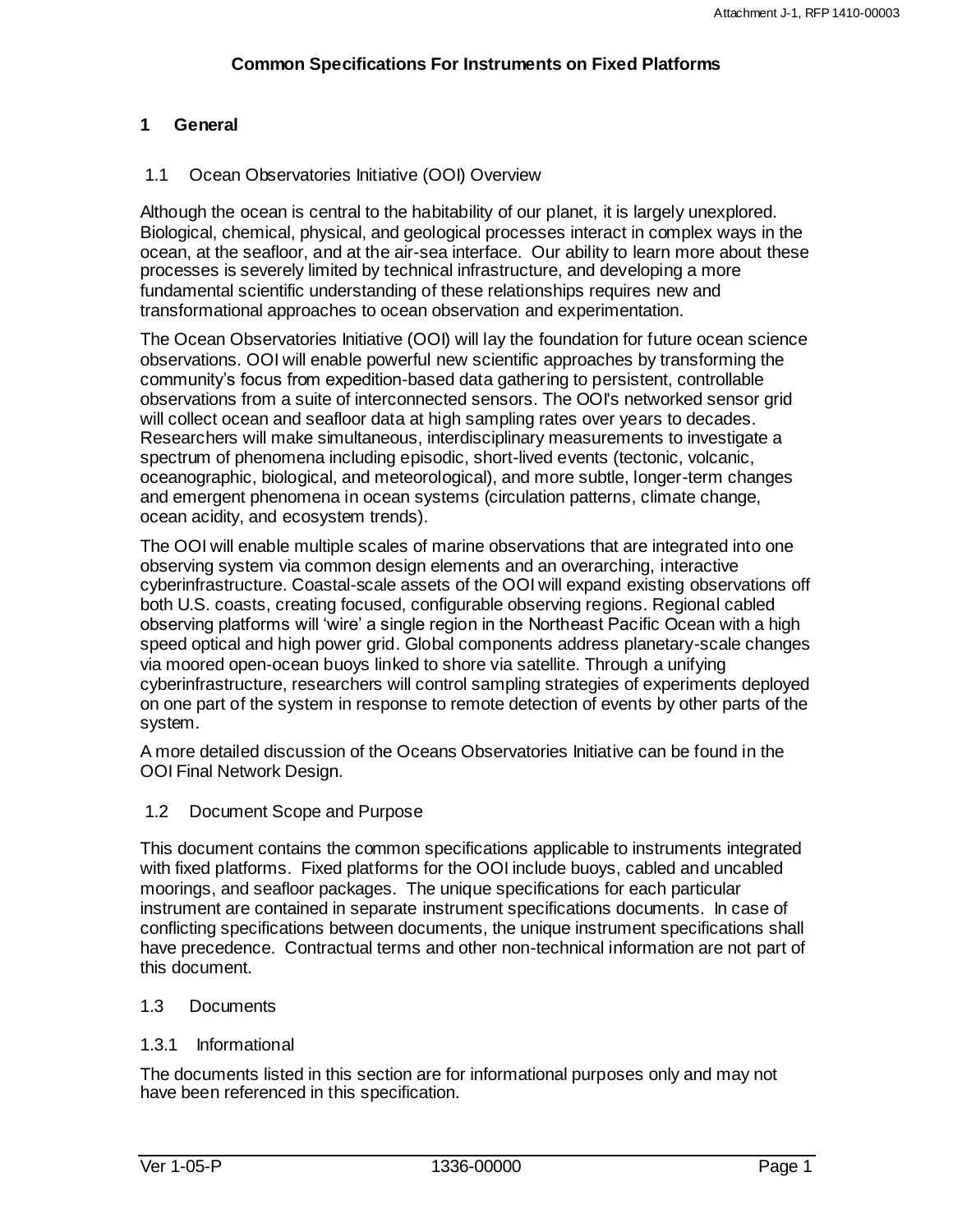Consortium for Ocean Leadership, Inc. 2010, "Final Network Design", Washington, DC. [Online] Available: [http://www.oceanleadership.org/programs](http://www.oceanleadership.org/programs-and-partnerships/ocean-observing/ooi/network-design/)[and-partnerships/ocean-observing/ooi/network-design/](http://www.oceanleadership.org/programs-and-partnerships/ocean-observing/ooi/network-design/)

#### <span id="page-6-0"></span>1.3.2 Applicable

These documents contain additional requirements and specifications applicable to the instrument being specified for procurement.

**None** 

#### <span id="page-6-1"></span>1.4 Definitions

#### <span id="page-6-2"></span>1.4.1 Glossary and Acronyms

- **Accuracy** Closeness of the agreement between the result of a measurement and the value of the measurand (or true value of the measurement). (Taylor and Kuyatt, 1994).
- **Cabled**  Any OOI platform that is connected to a communications/power cable connected to shore. The platforms on the backbone cable in the Northeast Pacific are examples.
- **Coastal**  For OOI, a coastal or coastal ocean site is located on the continental shelf or upper slope at a depth of 1000 m or less.
- **EIA** Electronics Industries Association
- **Instrument** A device that contains one or more sensors and a method for converting the information from the sensor into a transmittable and storable form.
- **Objective Value** The desired value of a technical parameter. This value, if provided, may be more challenging to achieve than the Threshold value. It is a goal, not a requirement, for the instrument.
- **OOI**  Ocean Observatories Initiative
- **Open Ocean**  Open ocean site is any site located at an ocean depth greater than 1000 meters or more than 500 km from shore.
- **Operate** Correctly performing designed functionality.
- $\bullet$ **Precision** – The closeness of agreement between independent measurements obtained under stipulated conditions of repeatability, generally expressed as a standard deviation (or standard uncertainty) of measurement results. Used as a measure of stability of an instrument/sensor and its capability of producing the same measurement over and over again for the same input signal (Taylor and Kuyatt, 1994).
- **Resolution** The smallest amount of input signal change that the instrument/sensor can detect reliably.
- **PSS** Practical Salinity Scale, the UNESCO Practical Salinity Scale of 1978 (PSS78). PSS defines salinity as a dimensionless conductivity ratio.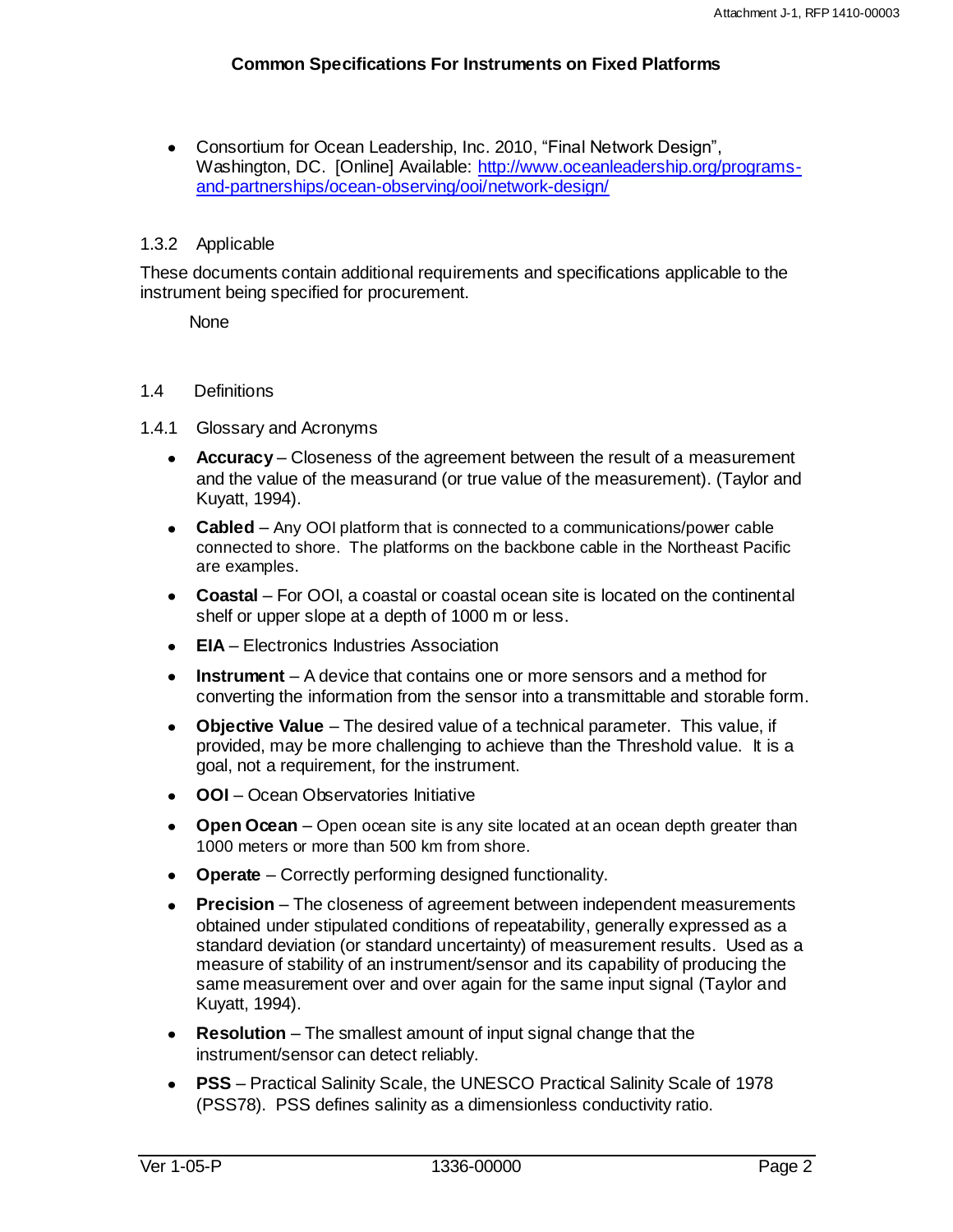- **Sensor** A device that will convert a physical phenomenon into an electrical signal that can in turn be digitized through the use of an analog to digital converter. A sensor is normally housed in an instrument. Data coming from sensors is normally raw and needs to be calibrated.
- **Survive** Experience an event without major loss of hardware. System might experience loss of functionality requiring repair to return to normal mode functionality. An example of this is knockdown of a global mooring or loss of some part of the mooring resulting in the instrument descending to the bottom. Any internal memory in the instrument would remain accessible, but the sensors might need to be replaced to return to normal functionality.
- **Sustain** Experience an event (environmental extreme or condition) without  $\bullet$ permanent loss of normal mode functionality. System may experience reduction of functionality during event.
- **Threshold Value** The limiting acceptable value of a technical parameter. If this item does not meet the performance as specified by the threshold value, it may not be sufficient for inclusion in the OOI system.

#### <span id="page-7-0"></span>1.4.2 Conventions

All values contained in this document are Threshold Values unless specifically stated otherwise.

The bidder shall ignore the references in angle brackets  $\lt$   $>$  at the end of each specification. They are for internal OOI use only.

#### <span id="page-7-1"></span>**2 Specifications**

The unique specifications for each particular instrument are contained in separate instrument specifications documents. For any subsection of this document that does not contain text, refer to the individual instrument specification document and any relevant platform specification documents.

#### <span id="page-7-2"></span>2.1 Measurement

See individual instrument specification

#### <span id="page-7-3"></span>2.2 Operational

- <span id="page-7-4"></span>2.2.1 Operational Depth Range
- <span id="page-7-5"></span>2.2.2 Environmental
	- a) Salinity

OPER-001 The Instruments shall be capable of operating in water salinities from 0 to 40 on the PSS. <L2-SR-RQ-3497, L4-CG-IP-RQ-443>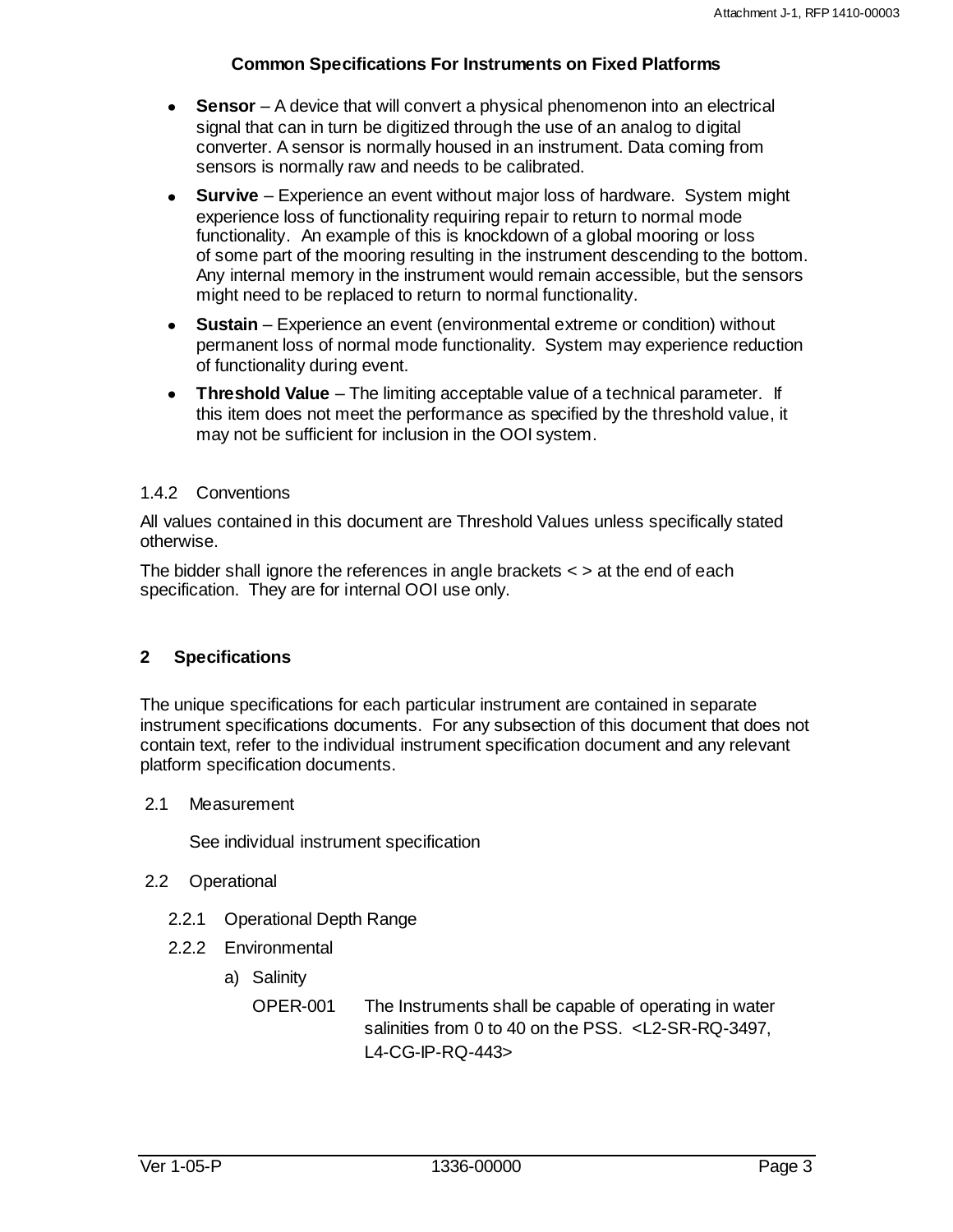- b) Temperature
	- OPER-002 The Instruments shall be capable of operating in water temperatures from -2 to 35 °C. <L2-SR-RQ-3494, L4-RSN-IP-RQ-530, L4-CG-IP-RQ-442>
- c) Biofouling
	- OPER-003 The Instruments shall be provided with biofouling mitigation measures. <L2-SR-RQ-3610, L4-CG-IP-RQ-446>
	- OPER-004 The biofouling mitigation should provide for operation within the specified accuracy for the defined deployment intervals. This is an objective. <L2-SR-RQ-3608, 3609> See section 2.2.6 for the defined deployment intervals.
- d) Corrosion
- e) Maximum Wave Height
- f) Maximum Wind Speed
- <span id="page-8-0"></span>2.2.3 Service Requirements
- <span id="page-8-1"></span>2.2.4 Calibration Requirements
	- OPER-005 Instruments should maintain calibration within the specified accuracy for the defined deployment intervals. This is an objective. <L4-CG-IP-RQ-286, L4-RSN-IP-RQ-295> See section 2.2.6 for the defined deployment intervals.

#### <span id="page-8-2"></span>2.2.5 Maintenance

OPER-006 Instruments shall meet all performance requirements for the defined deployment intervals without the need for physical maintenance. See section 2.2.6 for the defined deployment intervals.

#### <span id="page-8-3"></span>2.2.6 Deployment

The deployment interval for uncabled, open ocean platforms will be 13 months.

The deployment interval for uncabled, coastal platforms will be 7 months.

The deployment interval for cabled, open ocean and coastal platforms will be 13 months.

OPER-007 Instruments shall be capable of being deployed, recovered, and redeployed without impairment of the performance of any of their components. <L4-RSN-IP-RQ-78>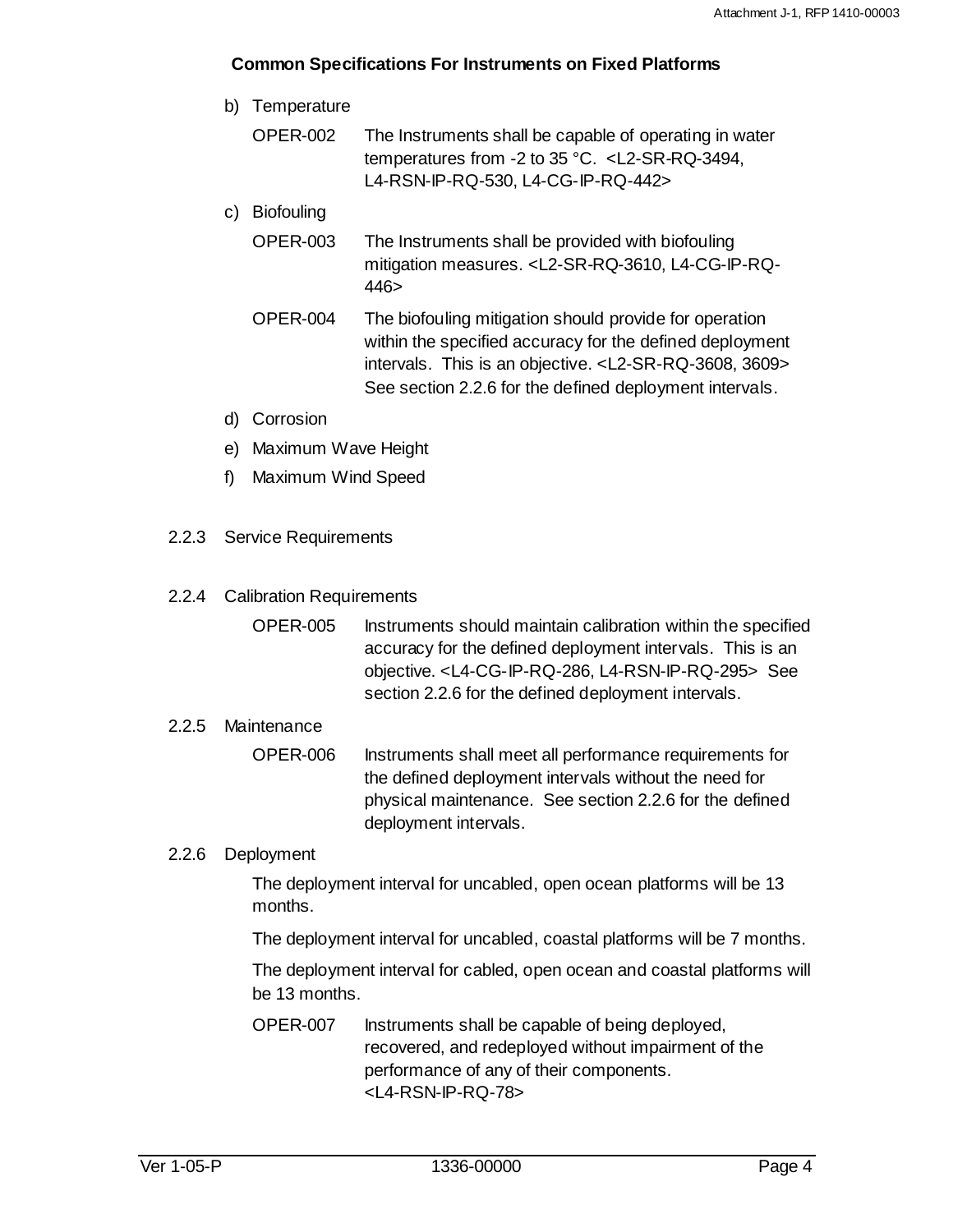#### <span id="page-9-0"></span>2.3 Mechanical/Physical

This section of the document provides specifications for the mechanical properties of instruments. See section 2.7.1 for specifications for the mechanical interface between instruments and platforms.

#### <span id="page-9-1"></span>2.3.1 Materials

- MECH-001 The instrument housing shall be constructed using titanium alloy or non-metallic materials. <L4-CG-IP-RQ-288>
- MECH-002 The instrument connector shall be constructed using a titanium alloy or non-metallic materials. <L4-CG-IP-RQ-288>
- MECH-003 Instruments fixed on uncabled Open Ocean platforms shall have electronics housings capable of sustaining immersion in seawater to 6000 m. <L4-CG-IP-RQ-448> Performance specifications for specific instruments have priority in case of conflict.
- MECH-004 Instruments fixed on cabled Open Ocean platforms shall have electronics housings capable of sustaining immersion in seawater to 3500 m. Performance specifications for specific instruments have priority in case of conflict.
- MECH-005 Instruments fixed on cabled and uncabled Coastal platforms shall have electronics housings capable of sustaining immersion in seawater to 600 m. <L4-CG-IP-RQ-435> Performance specifications for specific instruments have priority in case of conflict.
- <span id="page-9-2"></span>2.3.2 Size
- <span id="page-9-3"></span>2.3.3 Weight
- <span id="page-9-4"></span>2.4 Electrical

This section of the document provides specifications for the internal electrical properties of instruments. See section 2.7.2 for specifications for the electrical interface between instruments and platforms.

- <span id="page-9-5"></span>2.4.1 Interference Requirements
	- ELEC-001 The Instrument electronics should be capable of operating in the presence of  $a +/-$  50 VDC potential between the power conductors and the pressure case.
- <span id="page-9-6"></span>2.4.2 Voltage
- <span id="page-9-7"></span>2.4.3 Current
- <span id="page-9-8"></span>2.4.4 Power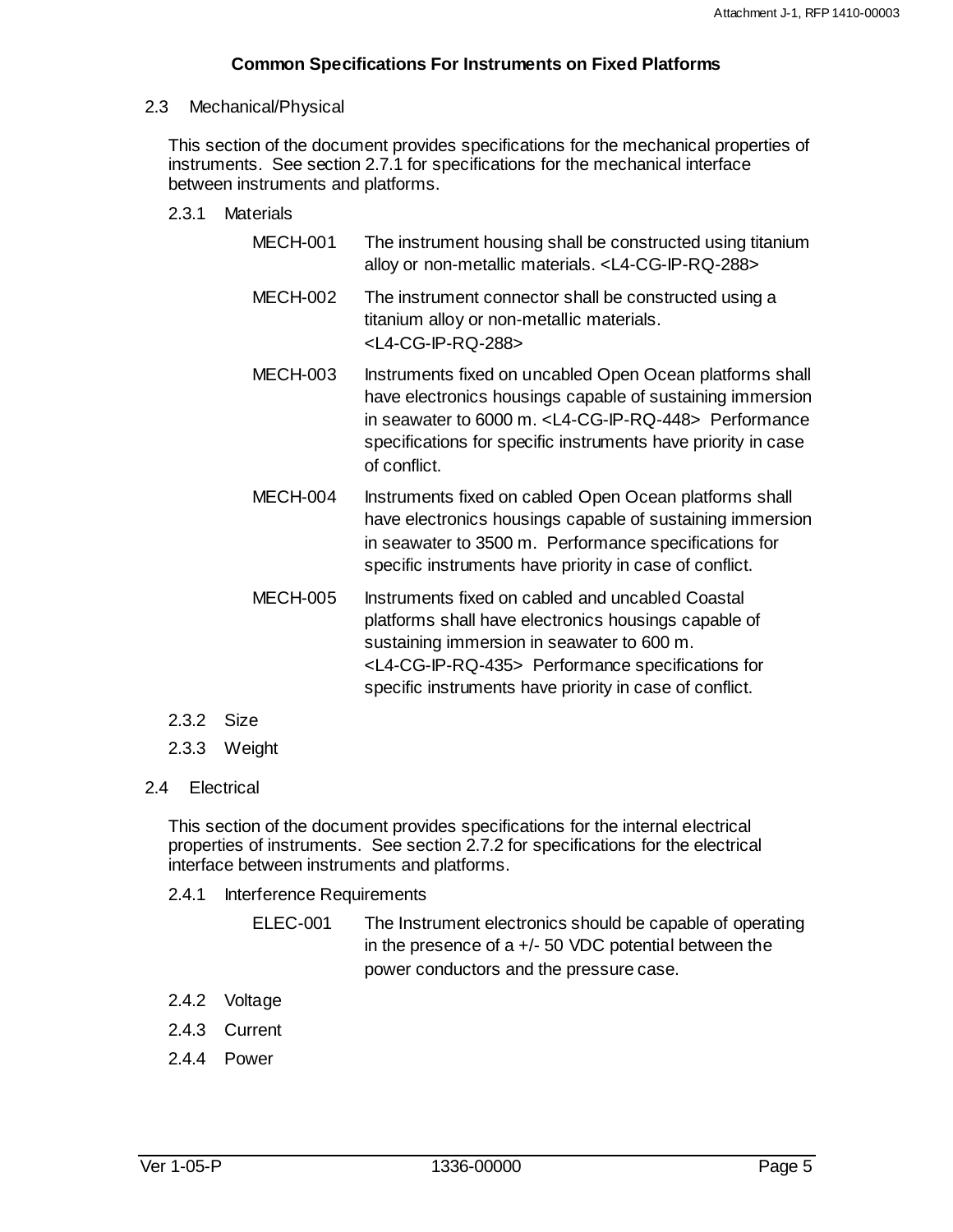#### <span id="page-10-0"></span>2.4.5 Grounding

ELEC-002 Instruments should ground all circuitry internally with no connection to the seawater. This requirement means that there should be no low resistance connection between either side of the power supply, or any communications line, and the ground (or seawater) at or within the instrument. This is an objective.

#### <span id="page-10-1"></span>2.4.6 Battery Life

ELEC-003 Instruments required to be powered by internal batteries shall have battery capacity to operate the sensors at the typical sampling frequency for the defined deployment interval. <L4-CG-IP-RQ-298> See section 2.2.6 for the defined deployment interval.

Typical sampling frequencies are found in the individual instrument specification documents.

- <span id="page-10-2"></span>2.4.7 Modes/State of Operation
	- ELEC-004 Instruments shall return to a defined operational state upon being depowered and repowered. <L4-RSN-IP-RQ-80> <L4-CG-IP-RQ-447>
- <span id="page-10-3"></span>2.4.8 Isolation

| <b>ELEC-005</b> | All instrument electronics and electrical connections shall<br>be isolated from seawater by greater than 10 mega ohms.                            |
|-----------------|---------------------------------------------------------------------------------------------------------------------------------------------------|
| ELEC-006        | All instrument electronics and electrical connections should<br>be isolated from seawater by greater than 100 mega ohms.<br>This is an objective. |

#### <span id="page-10-4"></span>2.5 Data Storage and Processing

- <span id="page-10-5"></span>2.5.1 Storage Capacity
	- DATA-001 Instruments shall provide internal data storage on uncabled moorings.

Specific data storage capacities will be identified in the individual instrument specifications

- <span id="page-10-6"></span>2.6 Software/Firmware
- <span id="page-10-8"></span><span id="page-10-7"></span>2.7 Platform Interfaces
	- 2.7.1 Mechanical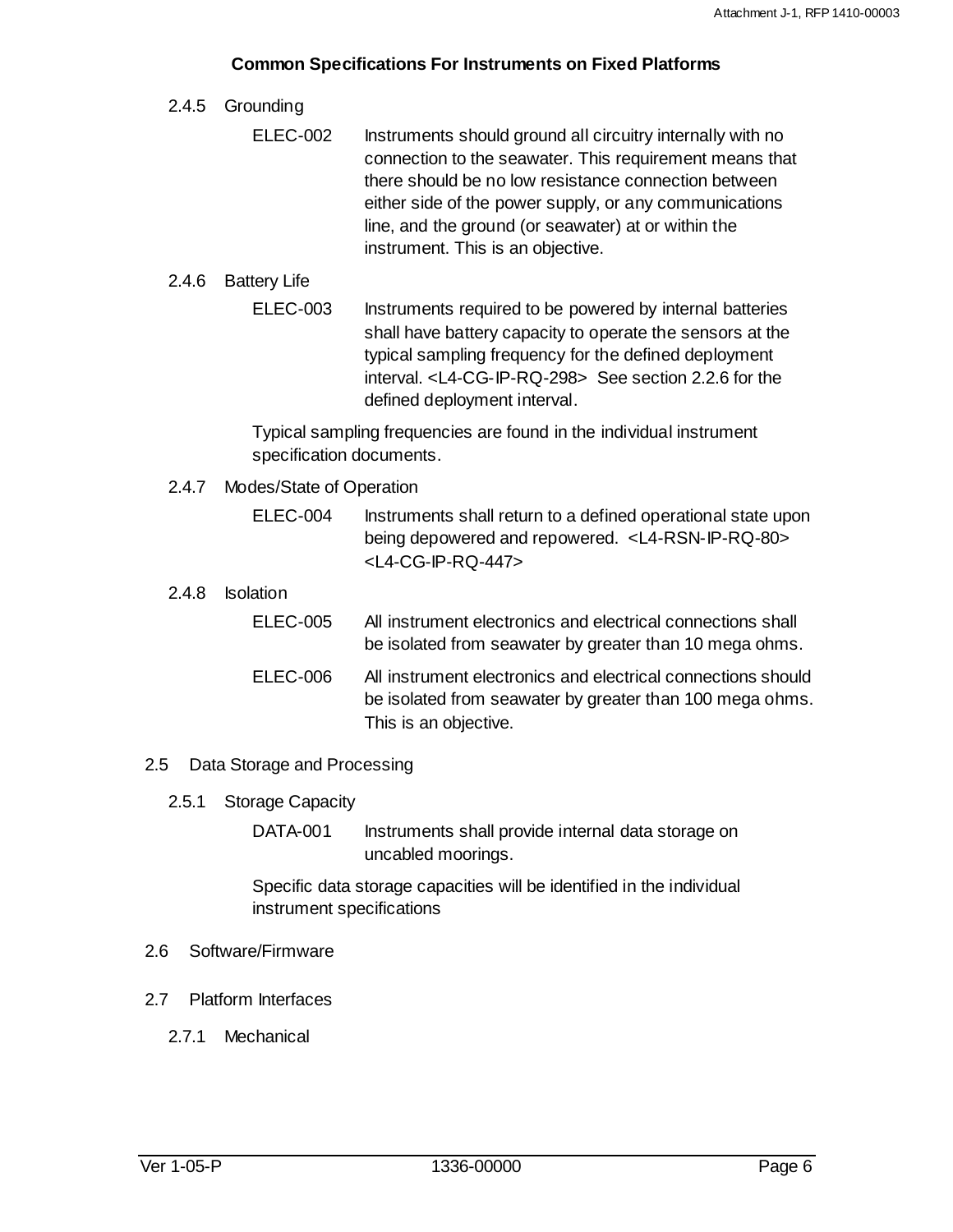<span id="page-11-0"></span>2.7.2 Electrical

| a) | Voltage         |                                                                                                                                                                                                  |  |
|----|-----------------|--------------------------------------------------------------------------------------------------------------------------------------------------------------------------------------------------|--|
|    | <b>INTF-001</b> | Instruments shall be powered by two-wire (+VDC, -VDC)<br>voltages floating free of the housing. <l4-rsn-ip-rq-85></l4-rsn-ip-rq-85>                                                              |  |
|    | <b>INTF-002</b> | Instruments shall operate from a supply voltage of either<br>12 VDC +/- 5% or 24 VDC+/- 5% unless otherwise<br>specified in the instrument specification.<br><l4-cg-ip-rq-287></l4-cg-ip-rq-287> |  |
| b) | Current         |                                                                                                                                                                                                  |  |

- c) Power
- 
- d) Connector
- <span id="page-11-1"></span>2.7.3 Data and Communication
	- a) Timing

INTF-003 Instruments shall provide time-stamping capabilities or fully characterize the latency between data sampling and appearance of the data at the output connector. Preferences for instrument time stamping capabilities are as follows (best first):

- 1. Time stamp embedded in every data record to the design accuracy of the instrument's clock, using ISO 8601 compliant timestamp
- 2. Time stamp embedded in every data record to the design accuracy of the instrument's clock, using another described, parse-able timestamp format
- 3. Time stamp every data sequence, with fixed time between every data record
- 4. Fully characterize the latency between data sampling and appearance of the data at the output connector
- 5. Time stamp embedded in every data record, with precision that is less than the accuracy of the instrument's clock, using ISO 8601 compliant timestamp
- 6. Time stamp embedded in every data record, with precision that is less than the accuracy of the instrument's clock, using another described, parseable timestamp format. <L4-CG-IP-RQ-450>
- b) Clock Synchronization
	- INTF-004 Instruments should have an internal clock capability. This is an objective.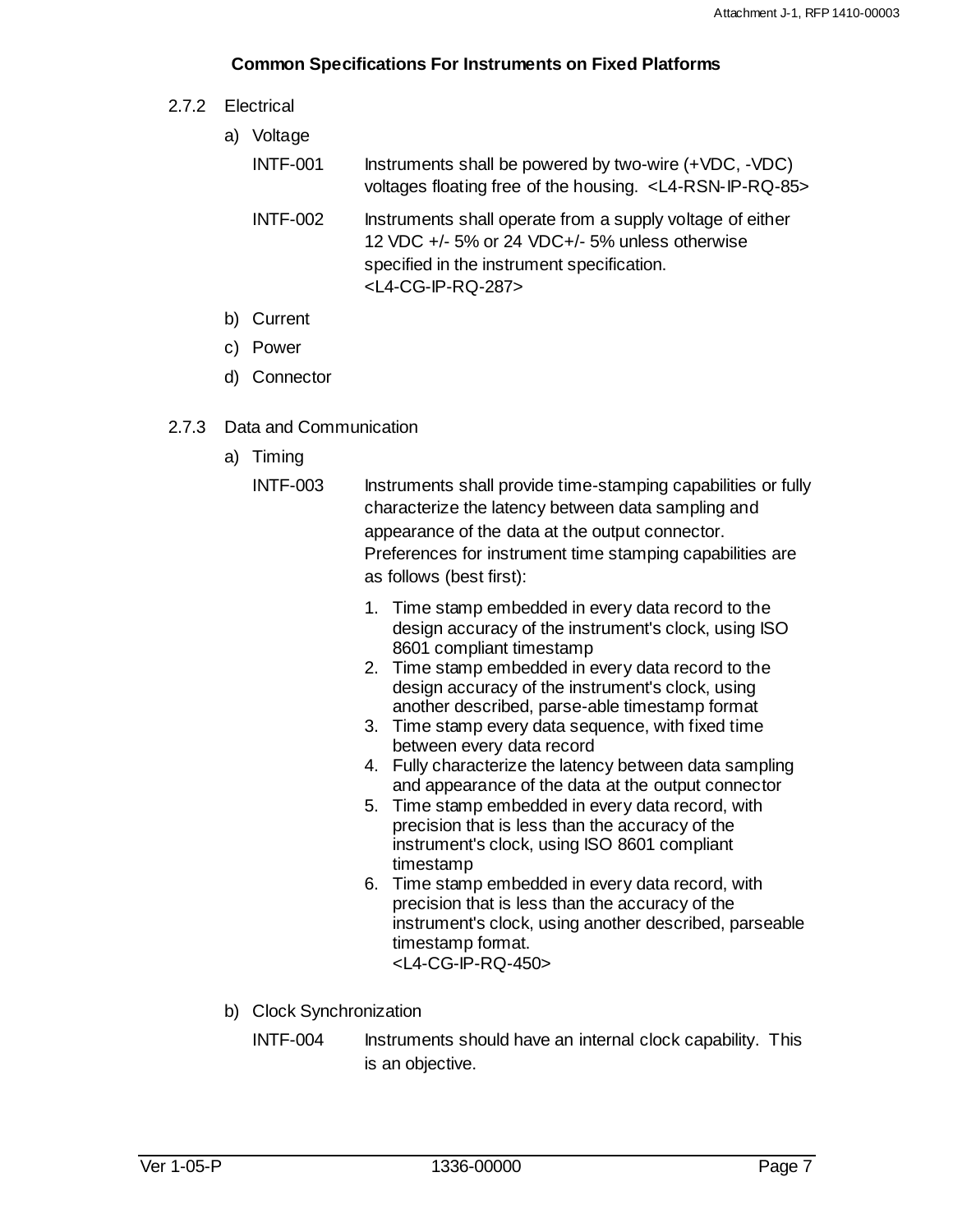- INTF-005 Instruments with internal clocks shall have the ability to time synchronize the clock and/or set the clock over the interface. <L4-CG-IP-RQ-449>
- c) Data Rate
	- INTF-006 Instruments communicating via serial interfaces shall communicate at a minimum data rate of 9600 bits/sec.
	- INTF-007 Instruments should have a user-settable data rate, up to 115,200 bits/sec for serial interfaces. This is an objective.
- d) Data Format
- e) Protocols
	- INTF-008 Instruments with an Ethernet interface should provide an auto-discovery mechanism, (e.g., PUCK, Universal Plug"n"Play", ZeroConf/Bonjour, etc.) This is an objective. INTF-009 Instruments shall acknowledge command execution,
		- including an indication as to whether a command has succeeded or failed <L4-RSN-IP-RQ-92>
- f) Physical Interface
- g) Electrical Interface
	- INTF-010 Instruments shall communicate (Data and Commands) while deployed with the OOI infrastructure (e.g., CI device driver or platform interface) via at least one of the following interfaces: Ethernet (10/100 Mb), or serial EIA standards: RS-422, RS-485, or RS-232. < L4-CG-IP-RQ-291, L4-CG-IP-RQ-297, L4-RSN-IP-RQ-88>
- h) Remote Access
	- INTF-011 Instruments shall be capable of being remotely accessed and controlled via the communication interface. <L4-CG-IP-RQ-294, L4-RSN-IP-RQ-91>
	- INTF-012 Instruments should support remote firmware installation. This is an objective.
	- INTF-013 All data stored on the instrument shall be accessible remotely over the communication interface

#### i) Modes

INTF-014 Instruments should allow polled and asynchronous mode operation. This is an objective.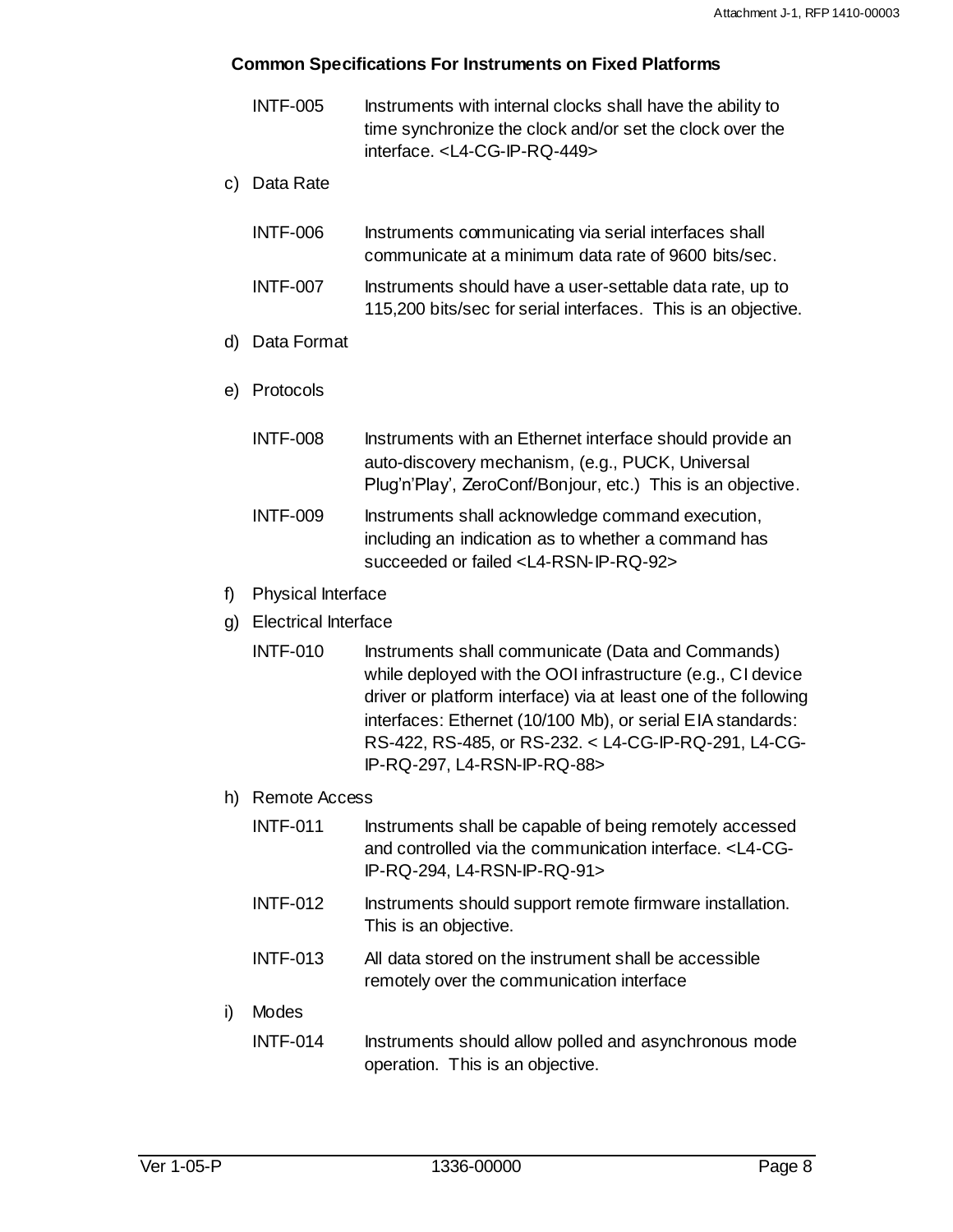- j) Modem
	- INTF-015 Instruments on uncabled, open ocean moorings shall be able to communicate via inductive modem. <L4-CG-IP-RQ-463>

#### <span id="page-13-0"></span>2.8 Compliance

- COMP-001 To the greatest extent practical, all OOI infrastructure should be compatible with applicable national and international standards, including those of the IEEE, ANSI, and IEC.
- <span id="page-13-1"></span>2.8.1 Environmental
- <span id="page-13-2"></span>2.8.2 FCC
- <span id="page-13-3"></span>2.8.3 OSHA
- <span id="page-13-4"></span>2.9 Safety
- <span id="page-13-6"></span><span id="page-13-5"></span>2.10 Shipping and Storage
	- 2.10.1 Shipping

<span id="page-13-7"></span>

| <b>SHIP-001</b>      | Instruments in their shipping containers shall be capable of<br>transport without damage or degradation during shipping<br>conditions defined by ASTM D4169 truck assurance level<br>1. <l3-cg-rq-432></l3-cg-rq-432> |
|----------------------|-----------------------------------------------------------------------------------------------------------------------------------------------------------------------------------------------------------------------|
| 2.10.2 Storage       |                                                                                                                                                                                                                       |
| <b>SHIP-002</b>      | Instruments shall be capable of being stored without<br>damage or degradation between -20 and 50°C for periods<br>of up to twelve (12) months.                                                                        |
| 2.10.3 Safe Handling |                                                                                                                                                                                                                       |
| <b>SHIP-003</b>      | Instrument transportation cases shall have external labels<br>specifying safe handling precautions.                                                                                                                   |

### <span id="page-13-9"></span><span id="page-13-8"></span>2.11 Identification

- <span id="page-13-10"></span>2.11.1 Physical Markings
	- IDEN-001 Instruments shall be marked indelibly on an exterior surface. Marking shall include manufacturer's part number, unit serial number, and OOI provided identification numbers.
	- IDEN-002 Instruments shall be capable of being marked indelibly by OOI without damage to the instrument or housing.